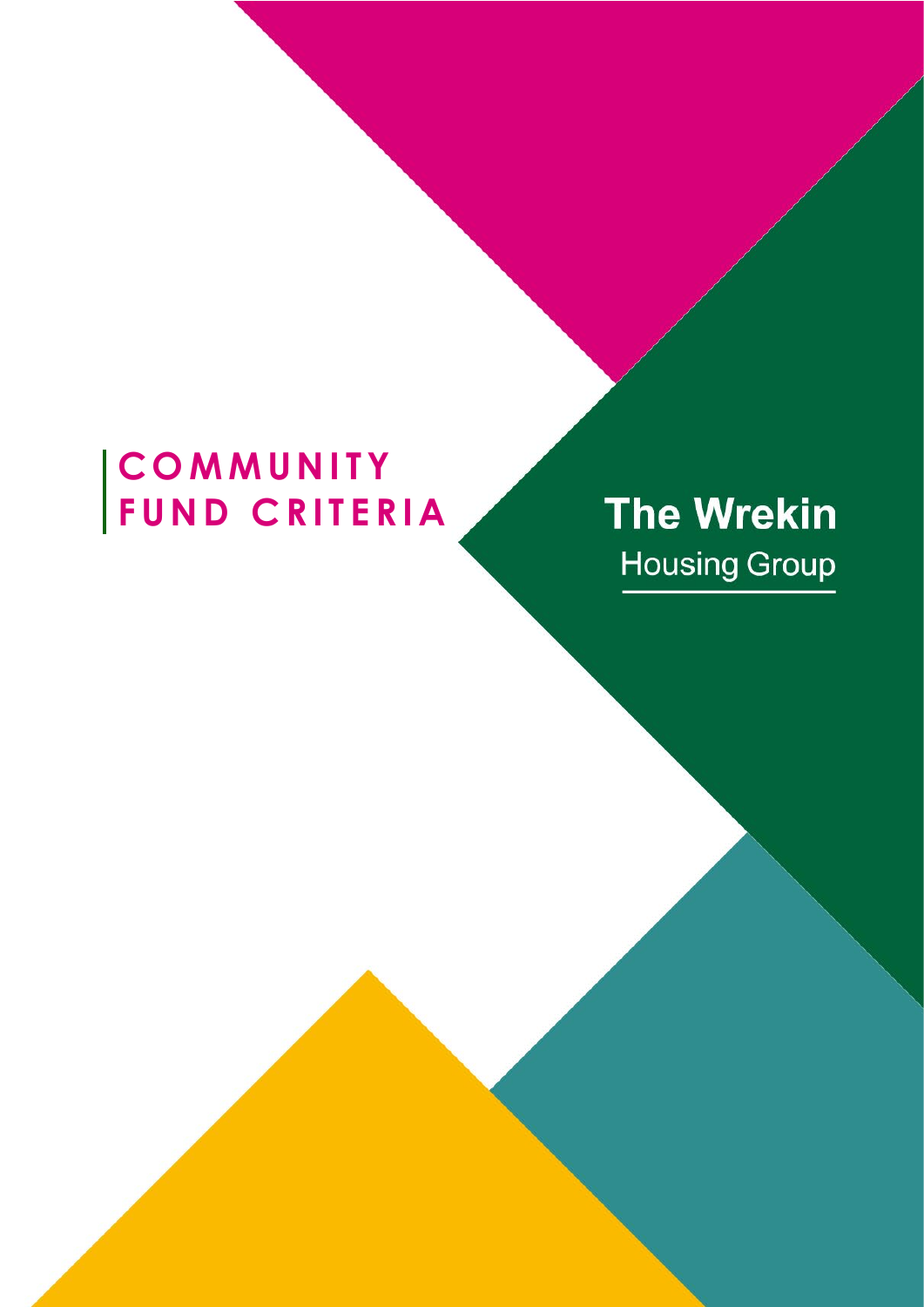

# **Who can apply?**

Applicants can be individuals including Wrekin Housing Group employees, community groups, sports clubs, a church or school. Projects should be for the benefit of local communities and applications are particularly encouraged that benefit a significant proportion of Wrekin tenants and residents; communities in areas where Wrekin is strategically investing; or wider partnership community initiatives that contributes towards Wrekin's social value priorities.

In order to apply for funding the group must have a bank account for the funds to be transferred to. On occasion Wrekin may purchase the equipment if a bank account is not available.

Applications will be accepted for one off projects or events, or activities that demonstrate how they are making a difference to people's lives, particularly for Wrekin Housing Group tenants and customers.

We will accept applications to fund equipment or capital costs. We will also accept applications towards one off revenue costs, provided there is a community benefit to our customers, examples could be offering free training or delivering sports sessions or school holiday activities.

Exemptions for applying to the Community Fund include:

- Core services of The Wrekin Housing Group or the local authority or other agencies
- Statutory services provided by The Wrekin Housing Group or local authority or other agencies
- Activities that do not meet The Wrekin Housing Groups charitable objectives \*

We would particularly like to encourage groups to apply to the fund that have been effected by the Covid-19 pandemic or that are contributing towards post Covid recovery. We can support applications that include assistance for PPE costs, funding for digital equipment, funding towards hire of larger venues for example.

#### **What can I apply for from the Community Fund?**

Applications that contribute to the following social value priorities are welcomed:

- Employment support initiatives or social enterprise
- Education skills & training
- Digital Inclusion
- Health & wellbeing
- Community capacity building and resilience
- Social inclusion
- Environmental sustainability
- Community facilities

The Wrekin Housing Group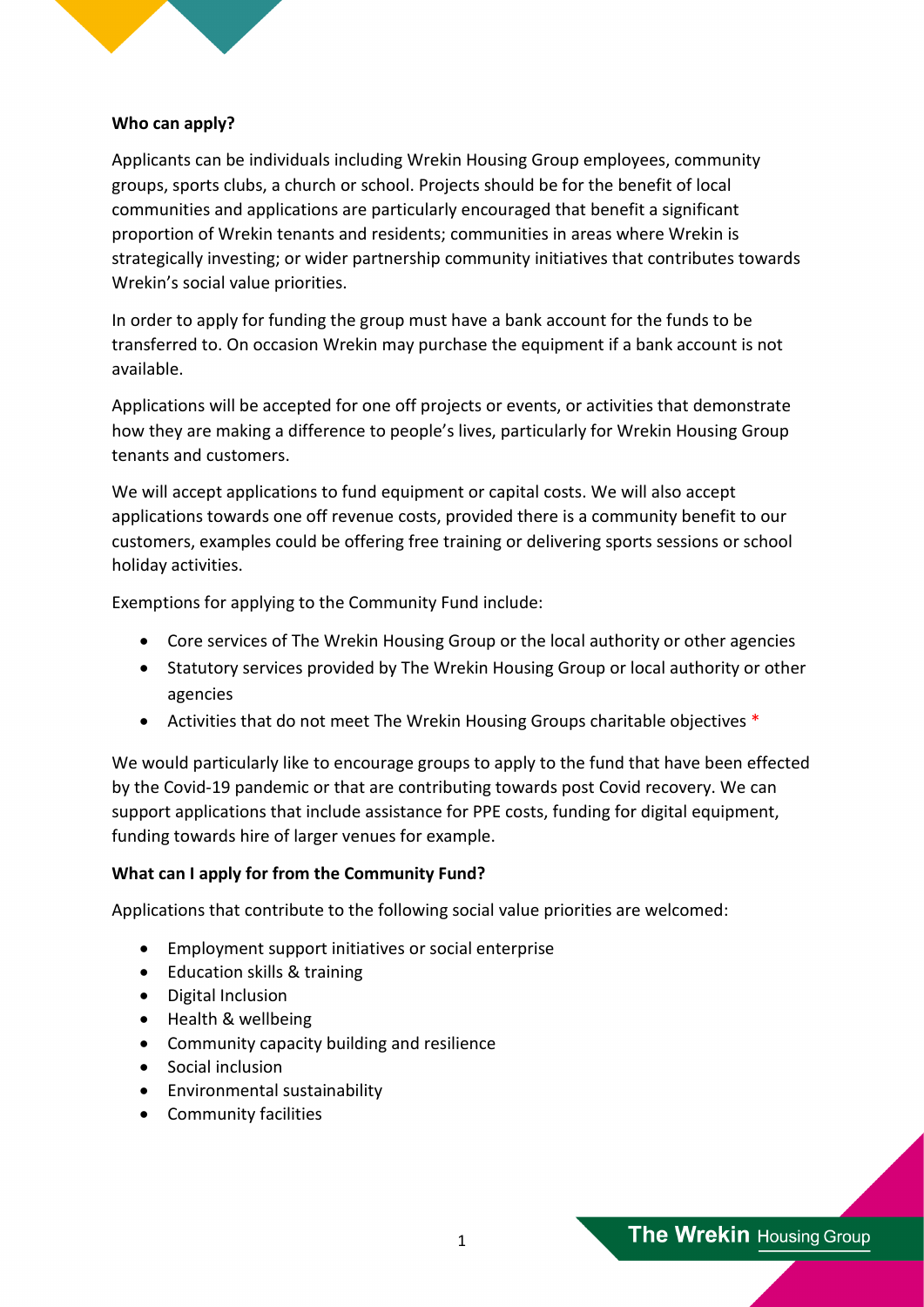

# **Match funding**

We encourage all applications to have some match funding from various sources such as fundraising, donations, parish councils, in kind volunteer time or other grant funding streams. We do however understand that this is not always possible and will look at applications on an individual basis.

The long term sustainability of your group/activity/project should be considered when applying to the fund.

### **How much can I apply for?**

The limit for each grant is discretionary, but large applications must include a match funding element. More than one application a year can be made by the same individual/group, but only if it is for a different project.

All projects/activities must be completed within 12 months of receiving the funding.

#### **What happens next?**

The individual or group need to complete the application form within this pack and return it to the Wrekin Housing Group or email to [getinvolved@wrekin.com.](mailto:getinvolved@wrekin.com) Once the application has been received it will be submitted to a panel to determine the outcome. . You will receive a letter with a decision 7 days after the panel have met.

The panel usually meet bi-monthly:

April 2021 June 2021 August 2021 October 2021 December 2021 February 2021

#### **Reporting your outcomes**

As part of the funding agreement you must provide the Wrekin Housing Group with a report on how the money was spent and the outcomes of the project , receipts/invoices and photographs will need to be included in the report.

The reporting form is with the application pack and should be returned to [getinvolved@wrekin.com](mailto:getinvolved@wrekin.com) within 3 months of your project completing.

As part of the agreement you are consenting for The Wrekin Housing Group or partners to use the information provided including photographs in any publication they feel is beneficial for promotional purposes of the Community fund.